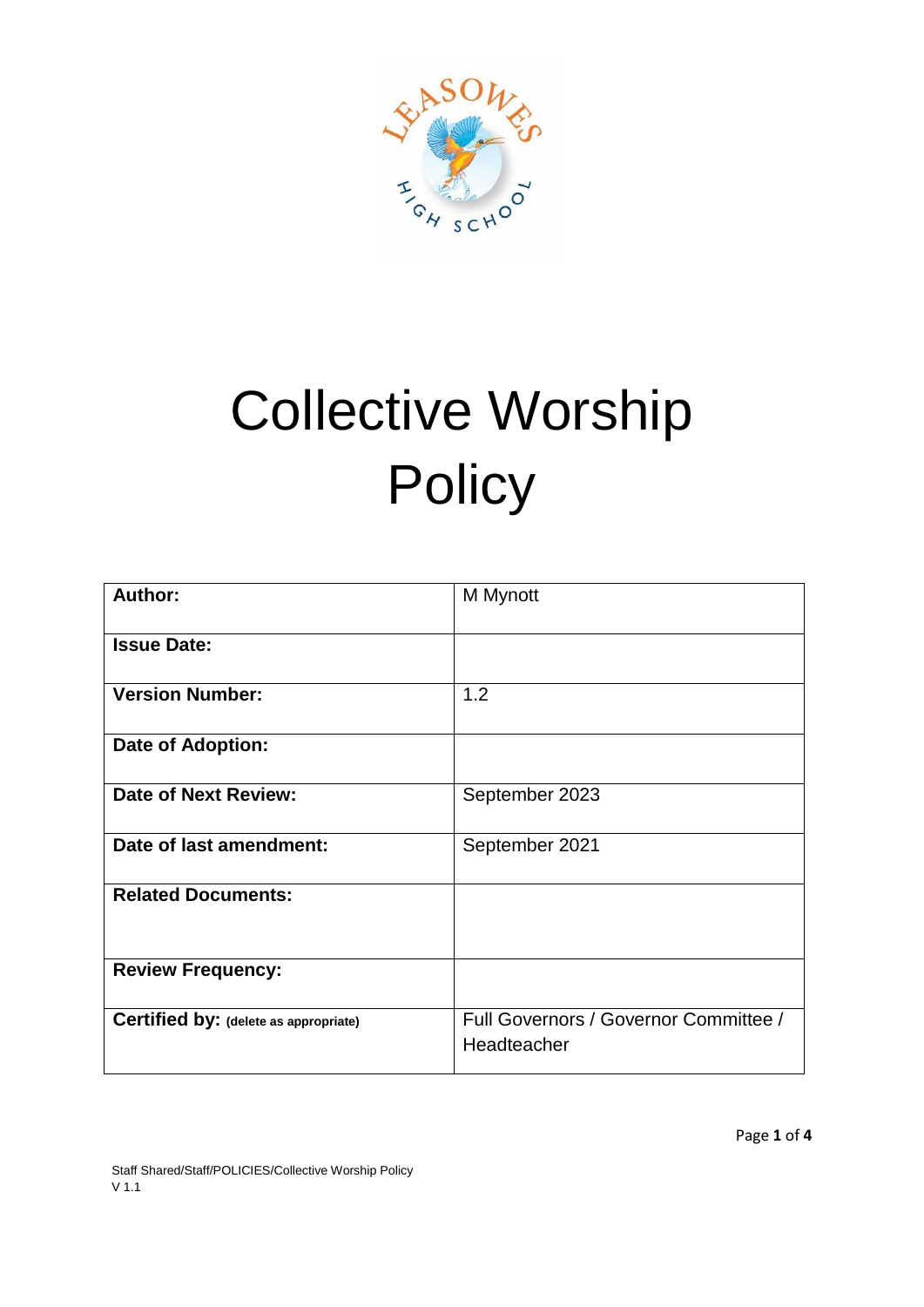#### **PRINCIPLES:**

Leasowes High School, a member of the Invictus Education Trust, believes that collective worship both supports and strengthens what we aim to do in every aspect of school life. Our caring ethos, and the value which we place on the development of the whole child; spiritually, morally, socially, culturally and intellectually is reflected in our worship. We value this special time in the school day for the space it gives children to develop a reflective approach to life and the ability to express their reflections in traditionally religious ways or any other appropriate manner.

It is legal requirements that all registered school age pupils take part in an act of worship each day. These acts of worship must be "wholly or mainly of a broadly Christian Character" for the majority of the time. They must also be "appropriate, having regard to the ages, aptitudes and family backgrounds of the pupils".

In recent years the school have recognised the changing environment and amount of families that do not necessarily come from broadly 'Christian' backgrounds. We recognise that in asking our children to worship we have to consider the background that our children come from and it is therefore not the practice of this school to preach to or convert the children. The faith background of both the staff and the child's family is respected at all times.

#### **AIMS:**

Through our collective worship we aim to provide a caring and supportive environment for children to:

- Become increasingly aware of themselves as individuals and groups within the school and wider community
- Grow in understanding of the feelings of the other people in everyday situations and beliefs
- Explore the language which people use to express their feelings
- Deepen their sense of wonder about the world around them
- Grow in confidence when making a presentation to the group or whole school
- Respond freely to religious and/or spiritual stimulus
- Acknowledge diversity and affirm each person's life stance, whether it be religious or not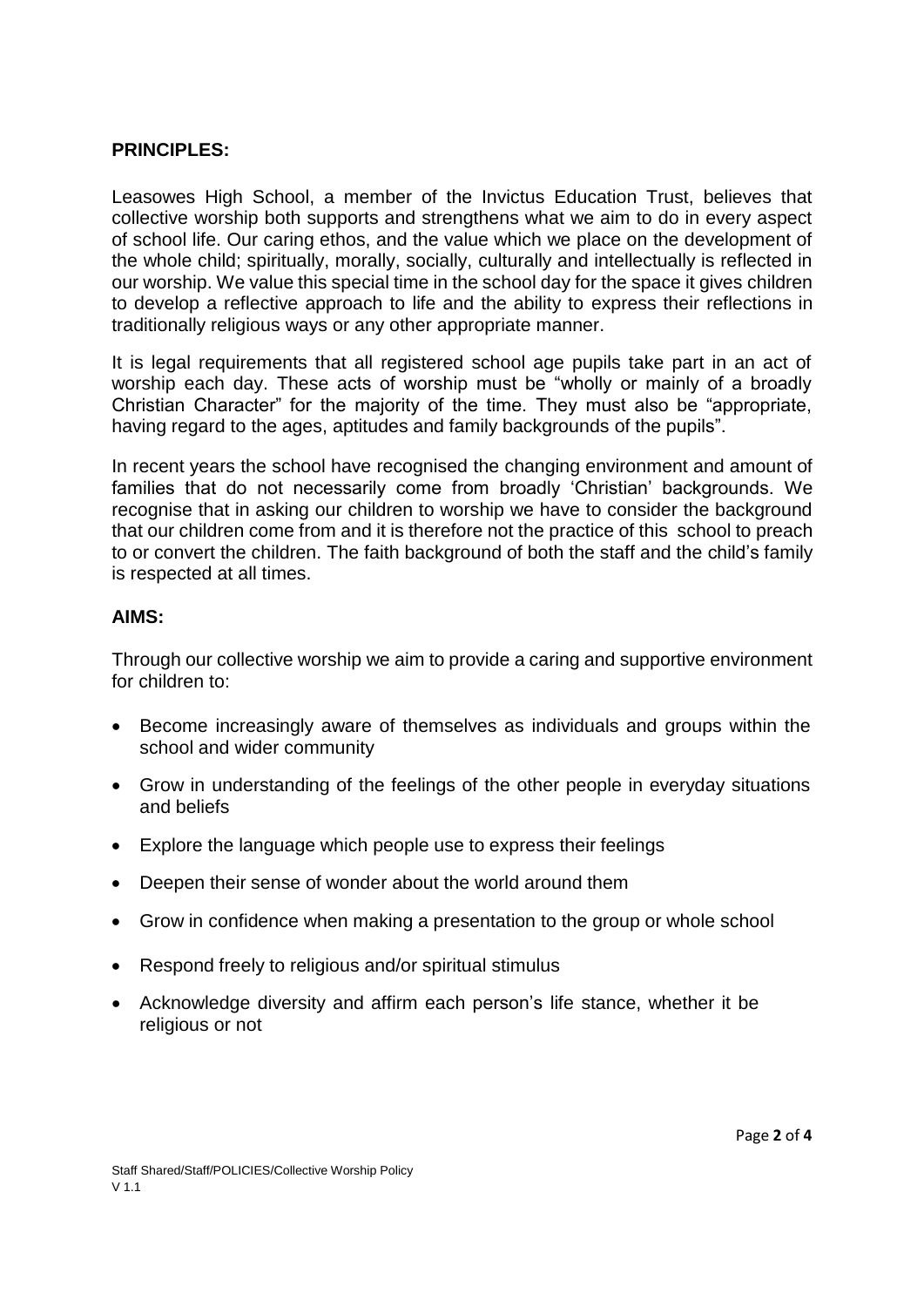- To promote the spiritual, moral, cultural and social development of students at the school and in society.
- To prepare students for the opportunities, responsibilities and experiences of adult life.

# **PRACTICE:**

At Leasowes High School we combine our acts of worship with assembly, helping to ensure that worship takes place within a broad educational framework. There is one main assembly each week for every student in the school. In addition, form tutors lead tutor groups through 'Thought for the Day' readings, reflections and activities during tutor time on the 4 remaining mornings per week.

The Senior Staff, Heads of Year, Subject Directors and Student Leaders lead the assemblies each week which are delivered in year groups. Once a term the whole school will meet together, normally at the beginning or end of term. Students are encouraged to take an active part leadership at certain times of the year. Assemblies are sometimes discussed at School Council meetings and they are invited to submit ideas and get other children involved.

Assemblies and Thought for the Day encompass religious festivals, known national or international events, and aspects taken from the school calendar. Staff leading worship can then plan around the theses and a development of ideas can build up. Speakers may be invited into the school to lead assemblies also, and participate in the School Chaplaincy Team.

#### **ARRANGEMENTS**

The collective worship co-ordinator is Mrs Wills, in consultation with the Headteacher plans the day to day provision for collective worship.

Students attend assembly on the following days:

Monday Year 11 Tuesday Year 8 Wednesday Year 10 Thursday Year 9 Friday Year 7

In exceptional circumstances alternative methods of delivery maybe employed. Assemblies may be delivered virtually to students in form rooms. This ensures every student has continuity and the social, moral, spiritual and cultural needs of the child are met.